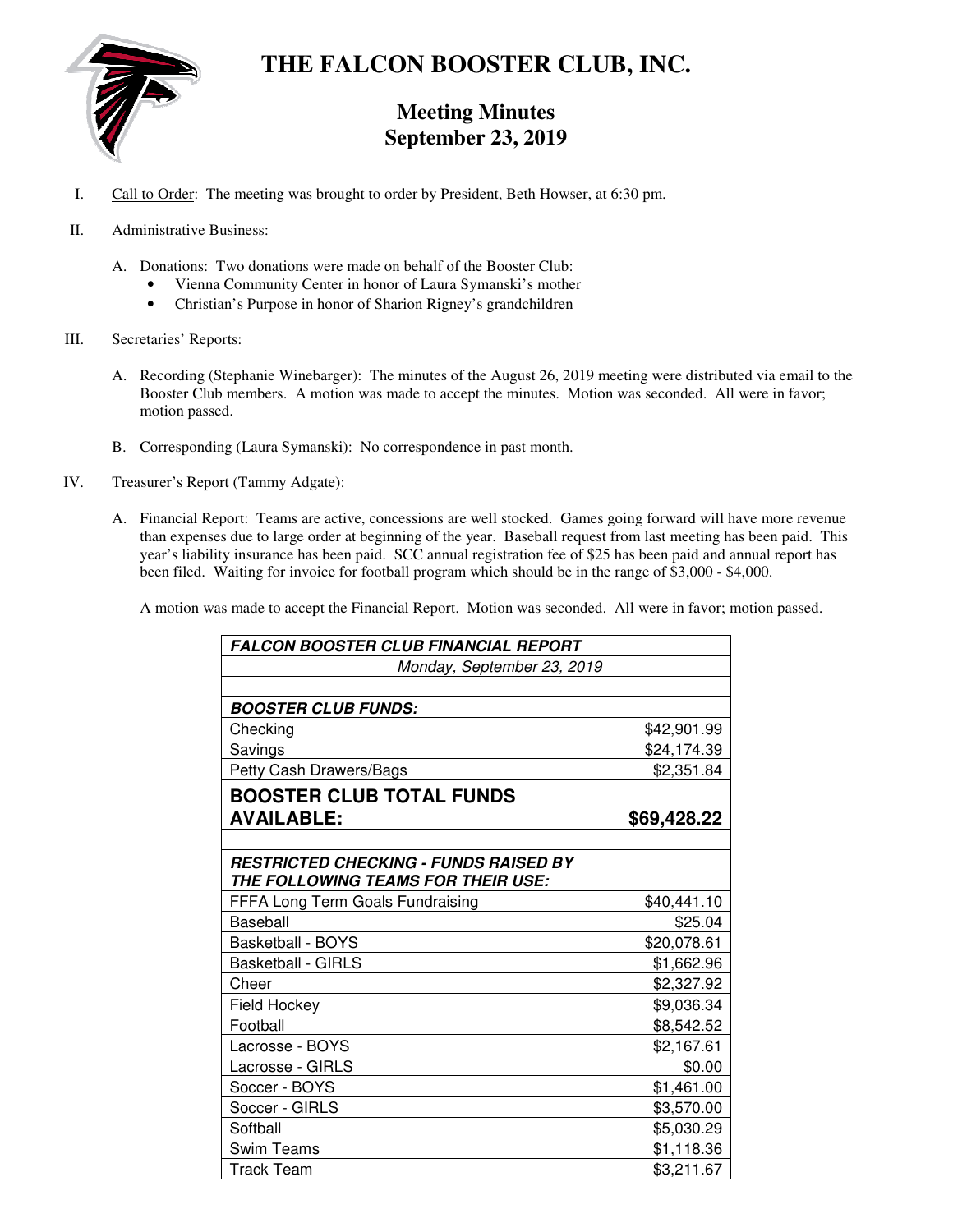| Volleyball                                                                                                  | \$2,851.28   |
|-------------------------------------------------------------------------------------------------------------|--------------|
| Weight Room                                                                                                 | \$200.00     |
| <b>TOTAL FUNDS RESTRICTED TO TEAMS:</b>                                                                     | \$101,724.70 |
|                                                                                                             |              |
| <b>ACCOUNTS FISCALLY MANAGED BY THE</b><br><b>BOOSTER CLUB - THESE ARE NOT BOOSTER</b><br><b>CLUB FUNDS</b> |              |
| Pat Georger Scholarship Trust                                                                               | \$64,257.02  |
| Roy A. Pool Jr. Scholarship Account                                                                         | \$745.54     |

## V. Committee Reports

- A. 2019-2020 Committee Assignments: Beth requested that a Board member be the liaison to some of the standing committees (By-Laws, Concessions, Social Media and Fundraising). Below is the list of Committees, Members and Board Liaisons:
	- Awards Receptions Stephanie Hiner
	- By-Laws Review (NEW) Tom Gallagher, Melissa Whipkey, Andrea Gaines; Board Liaison President
	- Concessions (General) Tom Gallagher, Sharion Rigney, Sherri Railey; Board Liaison Treasurer
	- Concessions Fall
		- Varsity Football Sharion Rigney, Jason Swart, Stephanie and Steve Hiner
		- $\triangleright$  JV Football –
		- $\triangleright$  Field Hockey Pam Duca
		- $\triangleright$  Volleyball Andrea Gaines
	- Concessions Winter
		- $\triangleright$  Basketball Beth Kramer, Sherri Railey
	- Concessions Spring
		- Baseball Stephanie and Steve Hiner, Beth and Mitch Howser
		- $\triangleright$  Softball TBD<br> $\triangleright$  Boys Soccer T
		- Boys Soccer TBD
		- Girls Soccer TBD
		- Boys Lacrosse TBD
		- $\triangleright$  Girls Lacrosse TBD
	- Concessions Supplies Coordinator Sharion Rigney, Tom Gallagher
	- Falcon Field Clean Up Day (August 2020) Karolanne Wayland
	- Football Program Sarah Cheatwood
	- Grants & Fundraising (NEW) Melissa Whipkey, Kris Gastley, Steve Potucek; Board Liaison Vice President
	- Gold Cup & International Races Andrea Gaines, Tom Gallagher
	- Membership Mary Kay Anderson
	- PE Day (TBD) Sharion Rigney, Laura Symanski
	- Scholarships Tom Gallagher
	- Social Media (NEW) Irma Tamayo, Cheryl Foddrell, Mary Kay Anderson; Board Liaison Recording **Secretary**
	- Spirit Items Kris Gastley
	- Team Representative Karolanne Wayland
	- Webpage Mary Kay Anderson, Irma Tamayo
	- 50/50 Mary Kay Anderson
	- \$10,000 Dinner (March 28, 2020)
		- $\triangleright$  Tickets Laura Symanski
		- $\triangleright$  Silent Auction Beth Kramer, Sherri Railey
		- Solongover Costco/Shopping Tom Gallagher<br>
		Solongover Costco Mary Kay Anderson?
		- 50/50 Mary Kay Anderson?
		- $\triangleright$  Decorate/Set-Up Melissa Whipkey
		- Bar Andrea Gaines, Karolanne Wayland
		- $\triangleright$  Clean Up –
	- For all committees, the Activities Director and Principal are considered Honorary Members
- B. Membership (Mary Kay Anderson): As of September 22, 2019, we have 97 members: 19 Board/Officers, 18 coaches/Assistant Activities Director, 60 parent or community members. Two applications were received by Tammy tonight. Membership flyers are in concession stands but they are last year's; will update with the new version Laura created.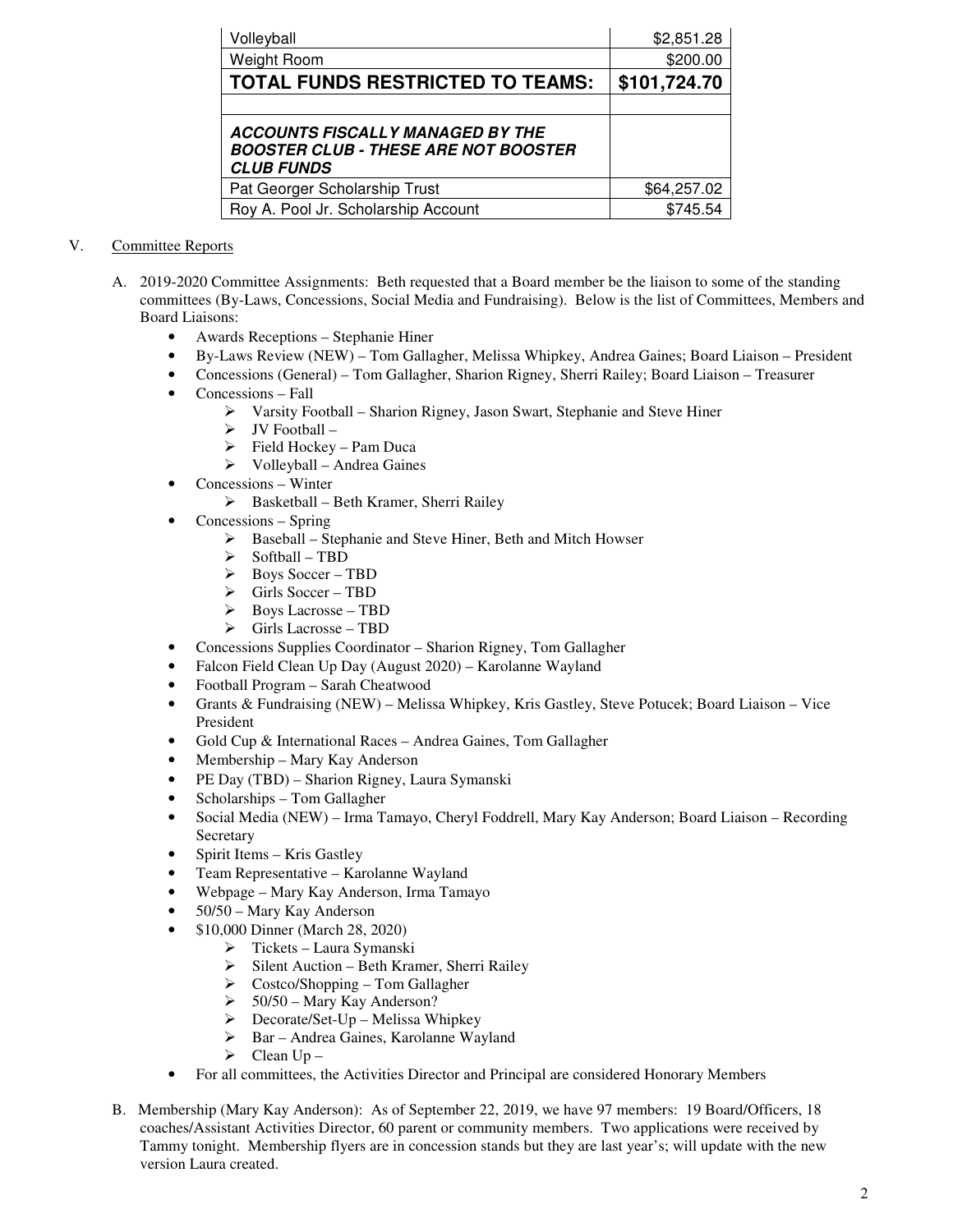## C. Concessions – Fall (Football, Field Hockey, Volleyball)

- Football Concessions: There was a request to raise prices at concession stand. After much discussion, it was decided to leave prices as currently posted. Donated BBQ and burritos went over well at home football game.
- Volleyball Concessions: Done well so far almost double the revenue, big turnout for games. Returned to original popcorn oil (there were complaints about the taste). Sign about allergies is posted.
- Field Hockey Concessions: No report, but know they are doing well.
- Beth thanked everyone who has helped with concessions!

#### VI. Director of Student Activities:

#### A. Report:

- Huge win for the football team Friday night (9/20)! They are 2-1. Golf finished second in NWD today. The team will travel to Loudoun Country Club for Regionals on October 7. Bryce Leazer shot a 69 and was the individual medalist. Field Hockey is doing well. Volleyball in the mix for district. Cheer travels to Liberty Wednesday for NWD mini competition. Cross Country doing well, NWD is next week.
- Even though there has only been one home football game so far, it has already been noticed that there is an increased sense of camaraderie among the teams, including the band.
- B. Coaches
	- Still need to fill three positions for Spring boys and girls soccer and girls tennis. Coach Ott has asked HR to include coaching positions in their listing of weekly openings that is sent out internally.
	- Swim fundraiser Karen Cerra, Assistant Swim Coach, announced that the Pura Vida bracelets sold out; they have placed a second order.
- C. Financial Assistance Request Coach Ott made a request to purchase a second golf cart for the athletic department to be used for sports, graduation, etc. Would also like to purchase and mount an AED device on the new cart. Additionally, Bryan Grimley, Athletic Trainer, will have a second AED device with him. Coach Ott researched both local sellers and a seller in PA. A brand new basic golf cart is \$7,000; a used cart was found for \$3,500 with no guarantee (as is). The business in PA offers used refurbished golf carts with extended warranty. This would be a 6 passenger cart with other usable space (not a basic golf cart). The cost is \$7,000 with a warranty. Coach Ott would travel to pick it up. He requested that the Booster Club pay for the golf cart and the athletic department would pay for AED device. A motion was made to pay \$7,000 for a new golf cart. Motion was seconded. All were in favor; motion passed with caveat we add a sticker "Donated by Falcon Booster Club" somewhere on the cart.

# VII. Old Business:

- A. Fall/Football Program sold out at first home game.
- B. Spirit Wear/Blue Ridge Athletic Cup Distribution:
	- Blue Ridge Orthopaedic Associates donated several small red plastic tumblers that we will put out at concession stands and cheerleaders will hand out.
	- Revisited the idea of selling one T-shirt design (one Short Sleeve and one Long Sleeve) that says Fauquier Athletics. The majority of the group still agrees with the idea of the band selling all spirit wear except window decals.
- C. Grants and Fundraising
	- Funding the Future of Fauquier Athletics Steve Potucek
		- a. At the last football game, the group handed out several trifolds. Didn't receive a lot of donations (\$241.10) but do have two commitments for \$1,000 each.
		- b. Meeting this Thursday (9/27) with FCPS Building Committee to start process for turf field project.

# VIII. New Business:

- A. Homecoming Float/Parade October 3, 2019
	- Previously, a Booster Club float was discussed but was not of interest; decision was made not to have a Booster Club float.
	- Karolanne suggested a new simple idea with a truck, trailer, straw bales, and a couple signs. An athlete from each sport would be dressed and on the float and members of the Booster Club would walk along side the float. Coach Ott agreed that this is a way for the athletes to thank the Booster Club for what they do. Parade starts at 5:00, set up no later than 4:30. Will ask Coach Ott to get the word out to coaches (he had left to go back to football game at this point).